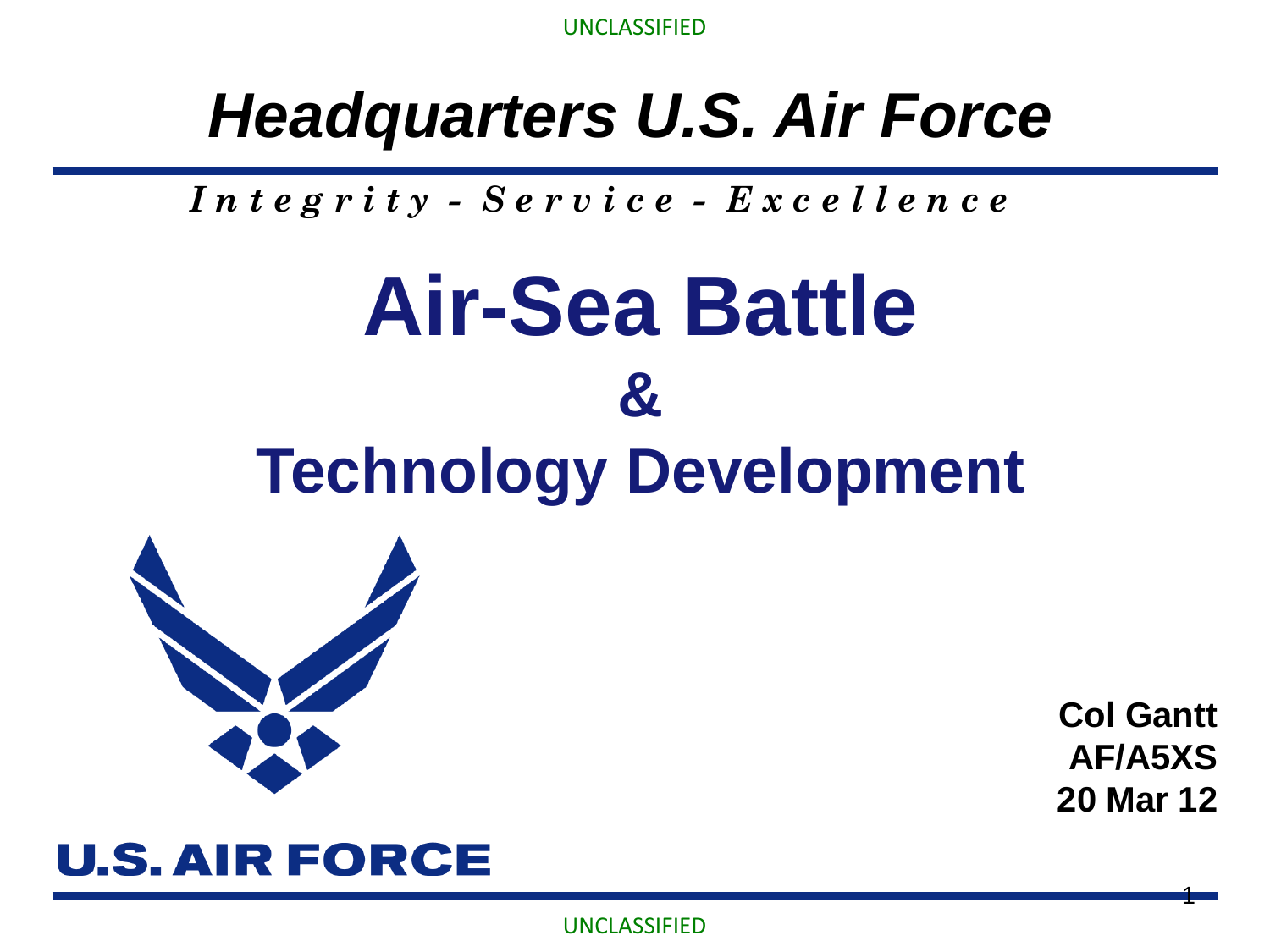



- Background & Scope
- **Definitions**
- **ASB Concept Overview**
- **ASB Central Idea:** 
	- Networked, Integrated, Attack-in-Depth to **Disrupt, Destroy, Defeat (NIA-D3)**
- Technology Development
- **Way Ahead**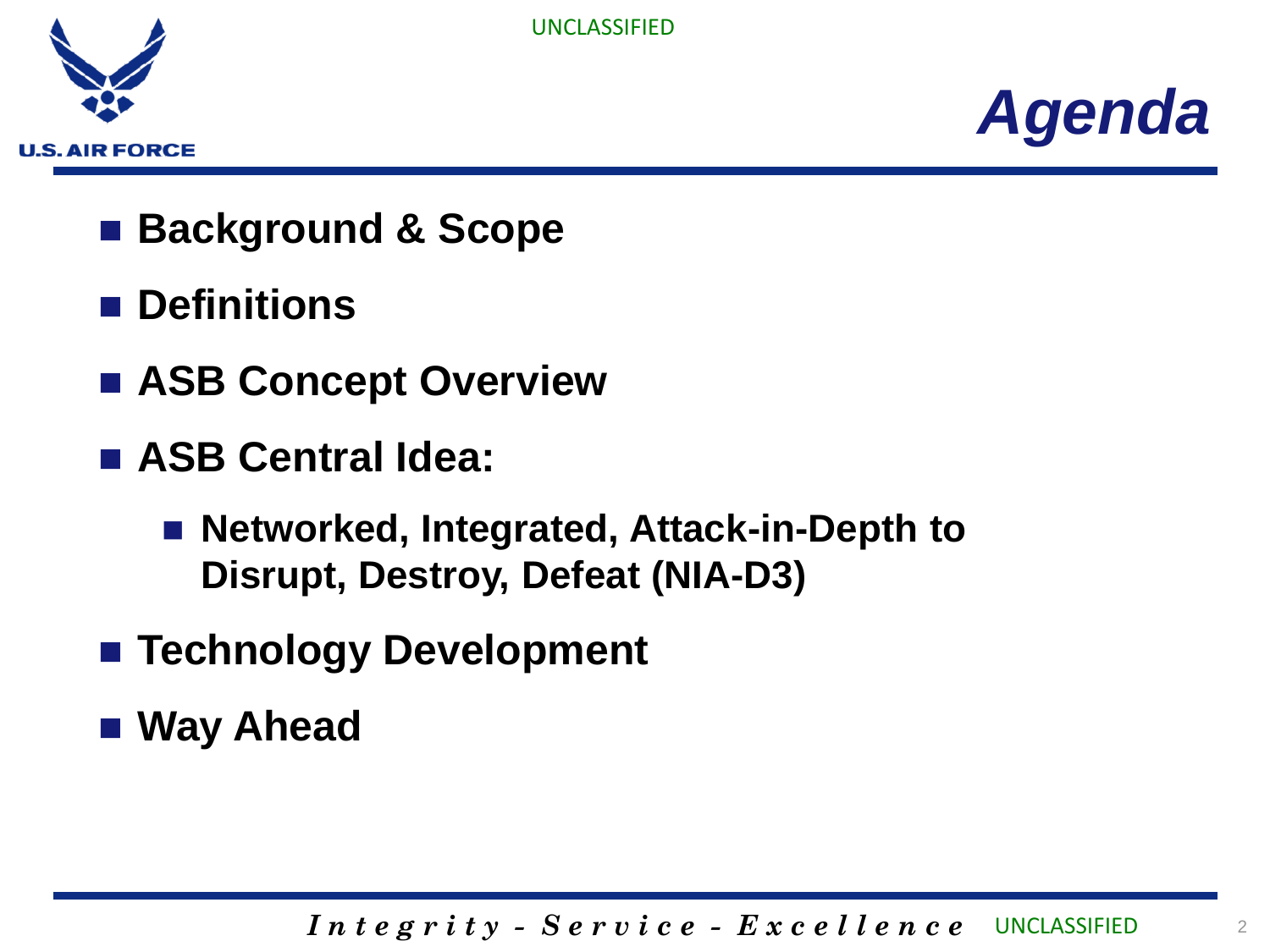

### *Background & Scope*

#### **U.S. AIR FORCE**

#### **AIR-SEA BATTLE**

#### Preface

Since the end of World War II, the United States military has fostered and protected global systems of trade, commerce, information, finance and law. With the ability to project power nearly anywhere in the world, our nation's military services have intervened in crises large and small to support U.S. and allied security and prevent local conflicts from becoming regional or global disruptions. This ability to "take the fight to an adversary" - in the air, on land, and at sea has assured our allies and partners and formed the foundation of worldwide coalitions.

The rapid development and proliferation of certain military technology, however, empowers those who would challenge the continuity of these global systems and the U.S. ability to protect them. Various nations and non-state actors have begun to acquire a broad array of military capabilities that threaten U.S. and allied freedom of action. These capabilities include traditional weapons such as aircraft, submarines, mines, and missiles; and also encompass emerging capabilities in the space and cyberspace domains. Taken together, these systems constitute a formidable array of "antiaccess, area-denial" capabilities that challenge the U.S. military's ability to project power. Unless countered, this challenge will reduce the credibility of U.S. security guarantees and the confidence of legitimate users that they will continue to enjoy unconstrained access to the global commons.

In July 2009, the Secretary of Defense directed the Departments of the Navy and Air Force to address this challenge by collaborating on an Air-Sea Battle Concept. This concept is intended to drive the institutional and doctrine, organization, training, materiel, leadership, personnel and facilities actions of an integrated Navy, Air Force, and Marine Corps team as it embraces an evolving anti-access, area denial environment. Through unprecedented cooperation, integration, and determination, the Air Force, Navy Marine Corps - and Army - will continue to employ a lethal future fighting force that is together greater than the sum of its parts.



#### **Task originated with SecDef – Followed-up with QDR and other documents / speeches**

- **An** *Initiating Concept*
- **A Limited Objective Concept**
	- **Enables concurrent or follow-on operations**
- **Adaptable to all potential adversaries** 
	- **Advanced State Actors**
	- **Regional Non-State Actors**
- **DOTMLPF actions derived**
- **Concept Implementation to be done:**
	- **Force Development**
	- **Planning and Execution of Operations**
- **ASB requires change on three levels:**
	- **Institutional / Conceptual / Materiel**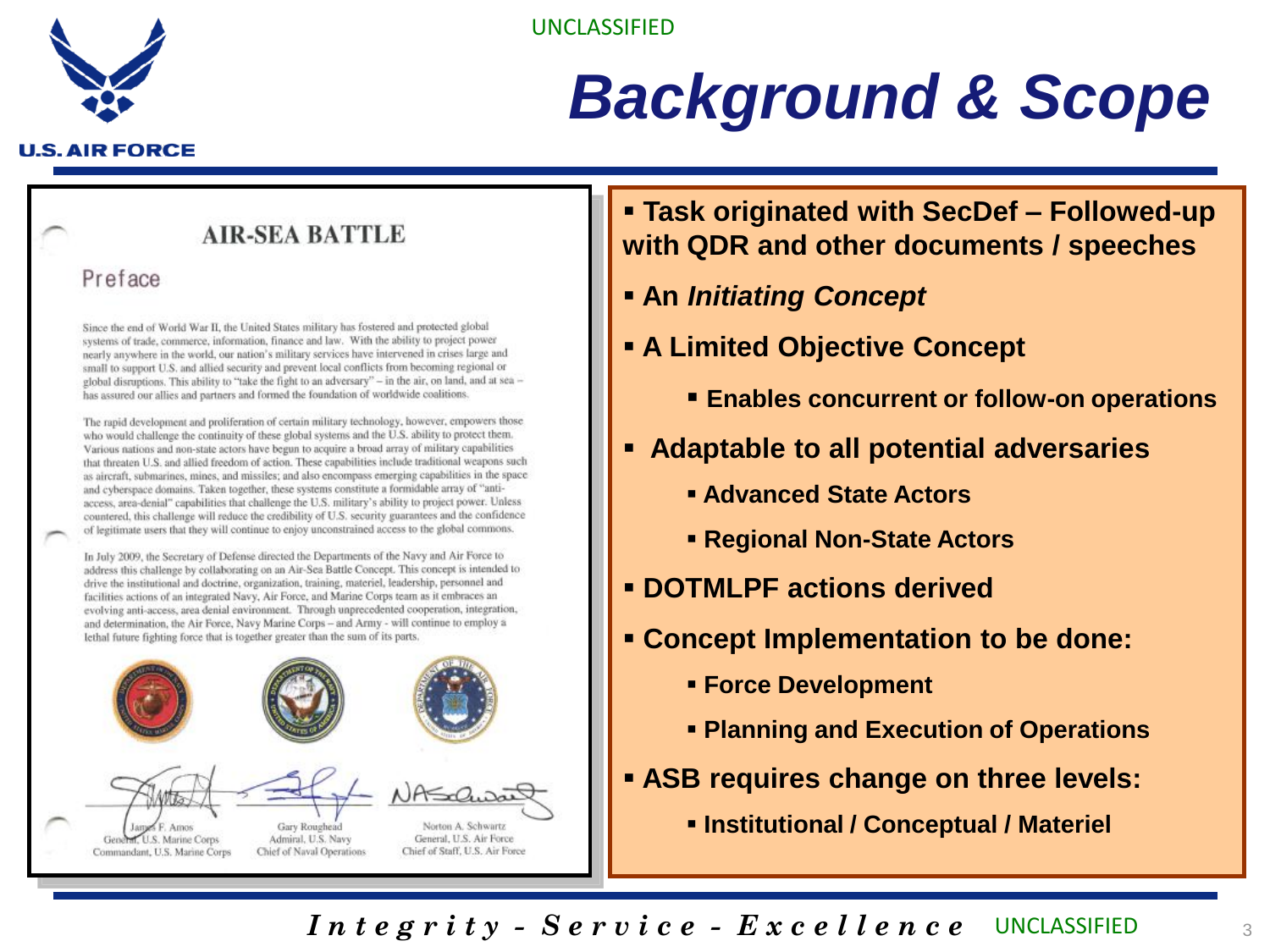

### *Anti-Access/Area Denial (A2/AD)*

#### **U.S. AIR FORCE**

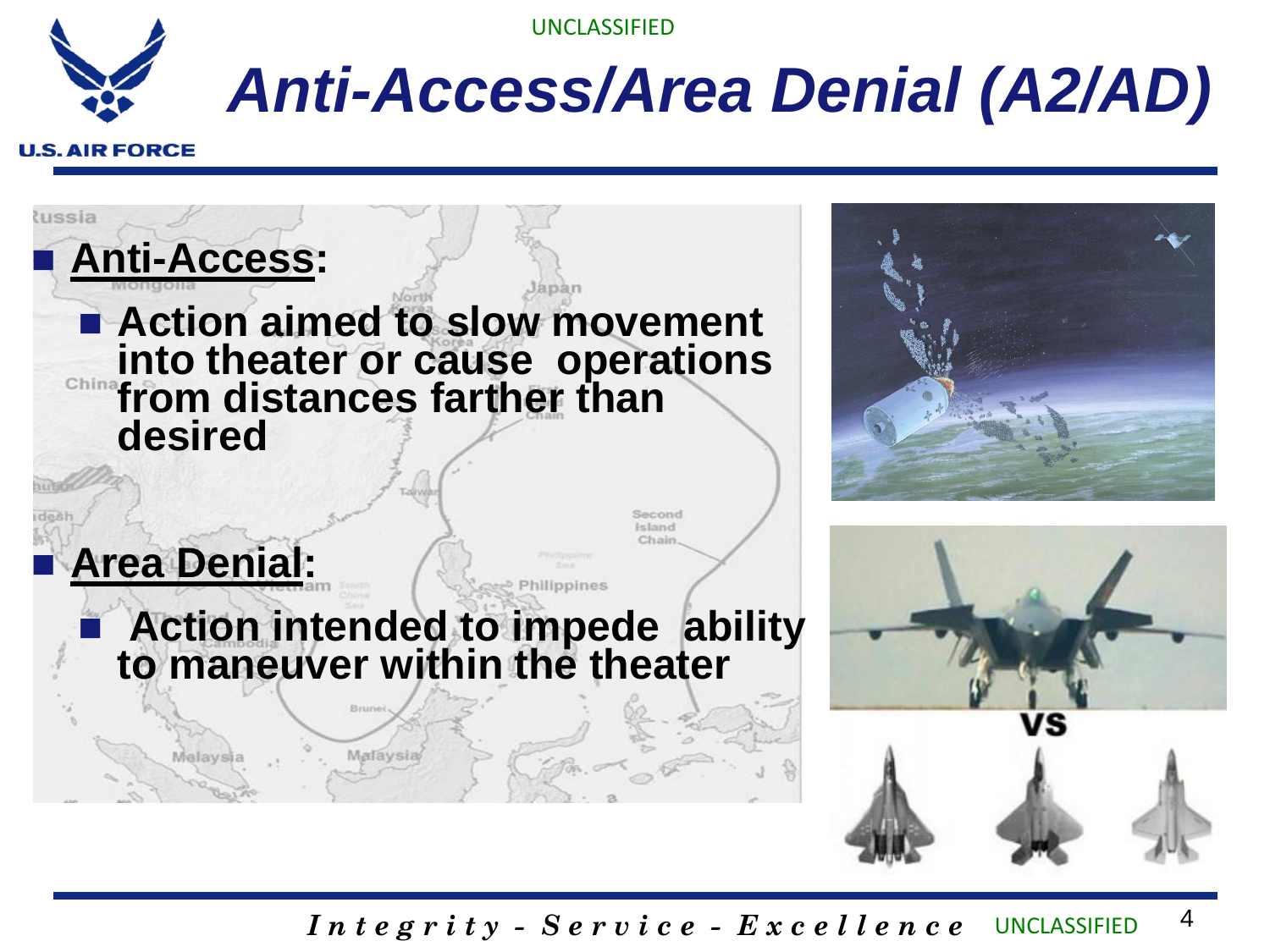

# *ASB Concept Overview*

- **Creates maximum operational advantage for DAF, DA & DON forces to address A2/AD challenges**
- Framework for a tailorable portfolio of capabilities to **deter and, if necessary, to defeat an A2/AD adversary**

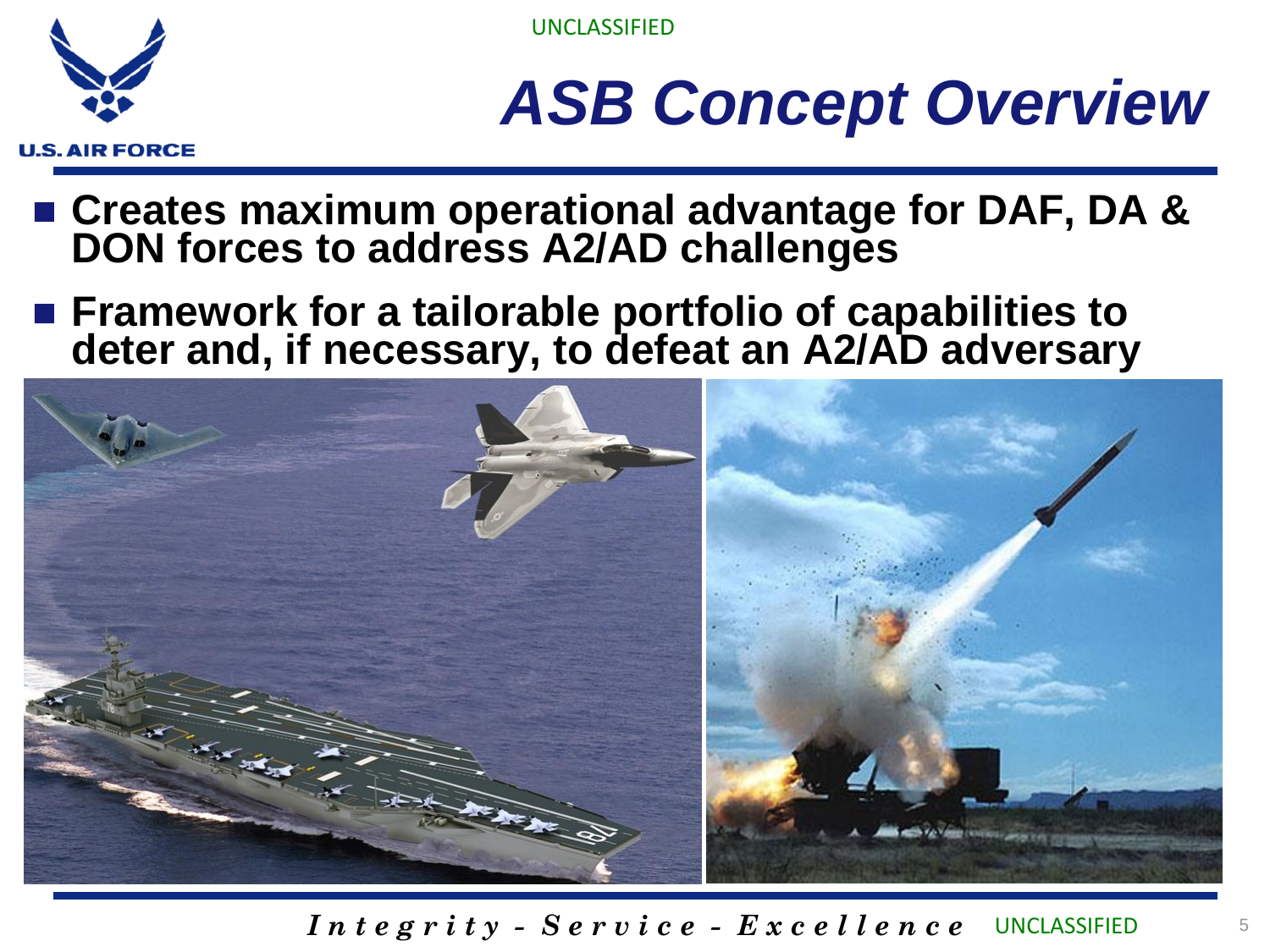

### *ASB Central Idea: NIA-D3*





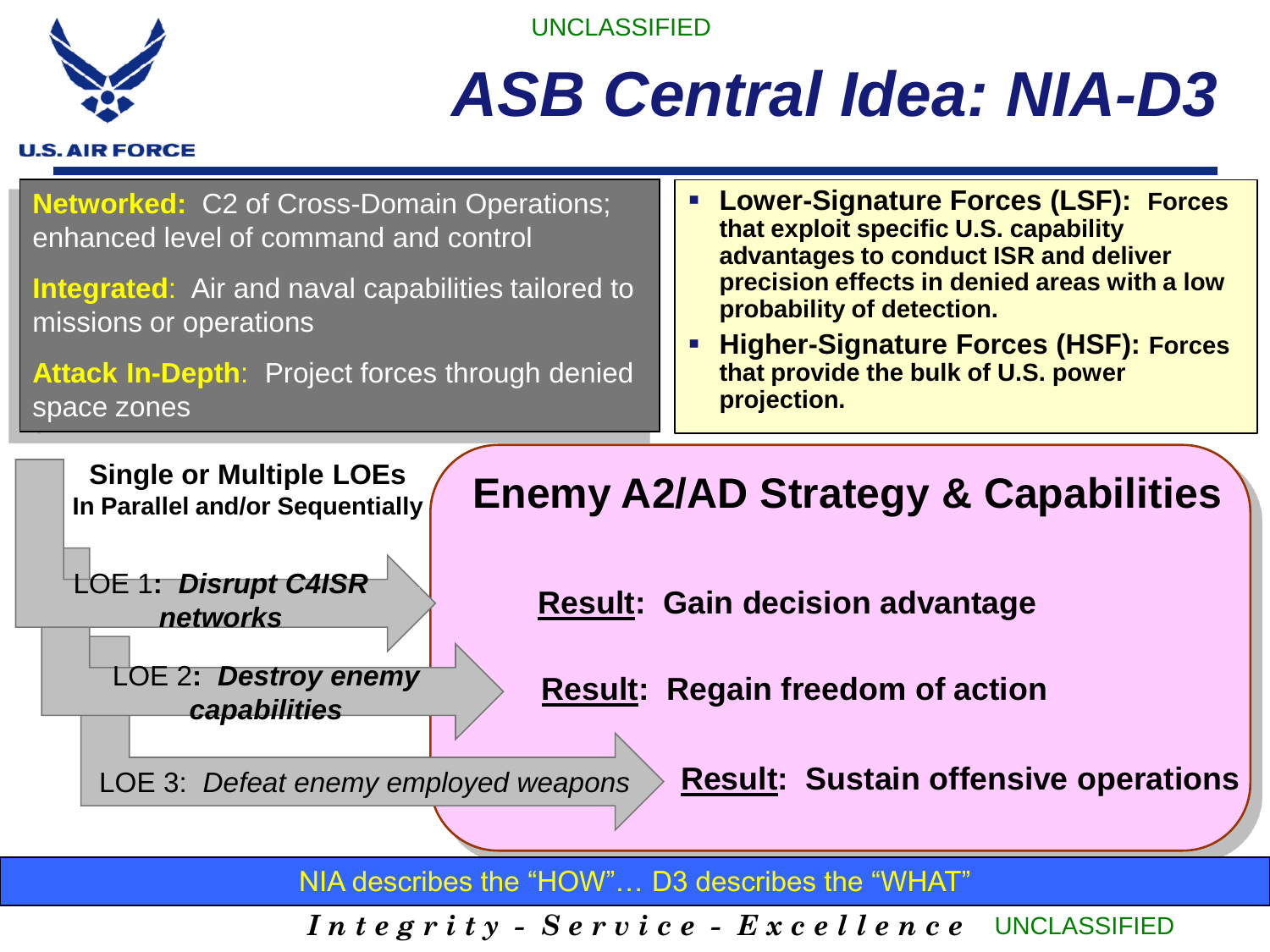

**U.S. AIR FORCE** 

- *Networked*  **Managing and controlling Cross-Domain Operations** 
	- **Physical networks: Mission-Assurance focused**
	- **Human networks: Mission-type command**
- *Integrated* **– Capabilities combined for specific missions or operations**
	- **Interoperability**
	- **Common training**
	- **Create familiarity via habitual relationships**
- Attack-in-depth Attack critical vulnerabilities wherever required
	- **Timely, offensive action to gain or maintain initiative**
	- **Deploy and fight versus deploy then fight**
	- **Task-organized for the mission and risk**

U.S. Will Employ a Lethal Fighting Force That is Together Greater Than the Sum of Its Parts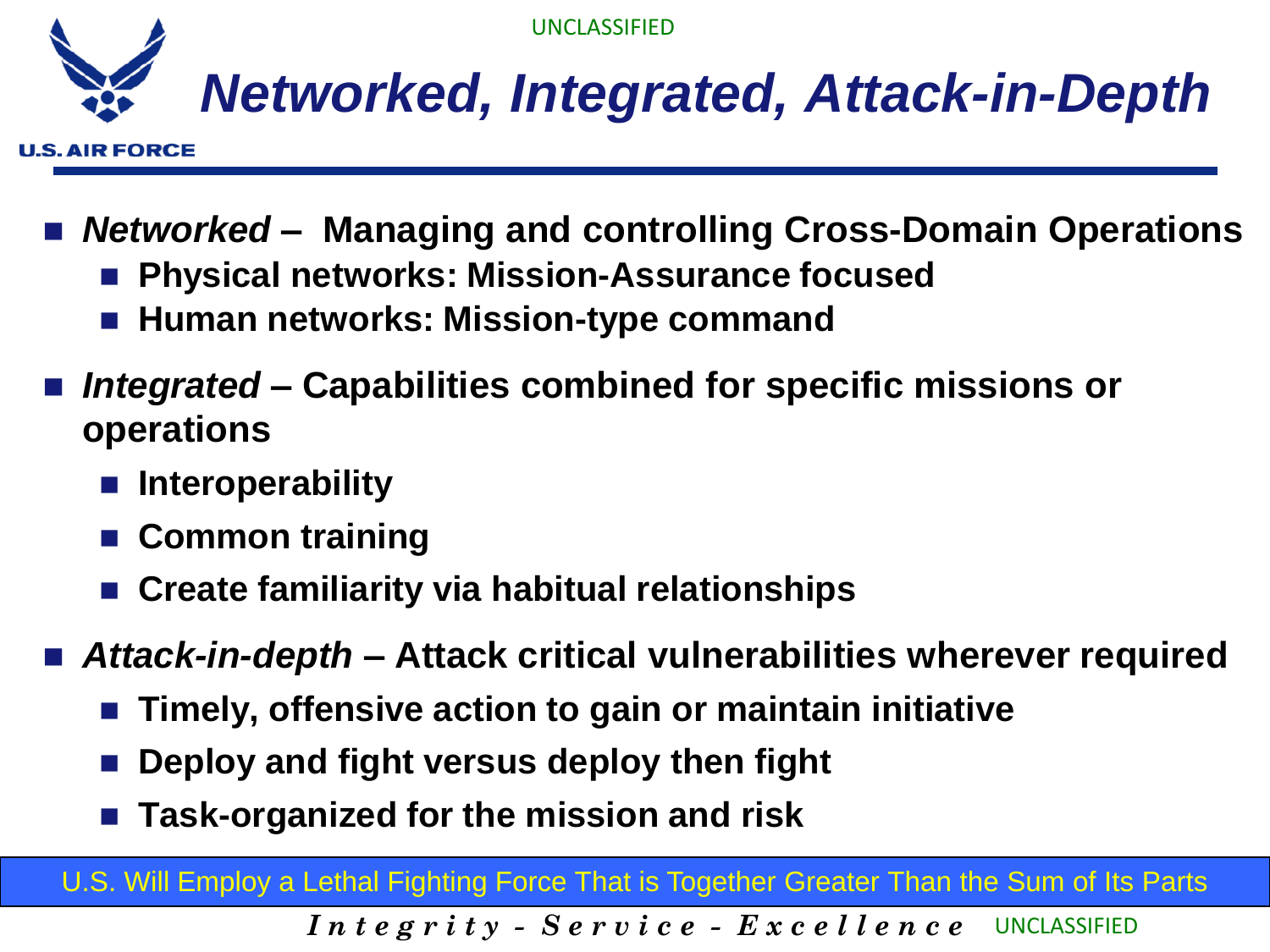**U.S. AIR FORCE** 

UNCLASSIFIED

## *D3 Lines of Effort*

- *LOE 1:* **Disrupt adversary C4ISR**
	- **Intent: Attack the left side of the effects chains**
	- **Example: Physical attack, CNA, EA, deception, and dispersion**
	- **Result: Gain decision advantage**
- *LOE 2:* **Destroy adversary platforms and weapons systems**
	- **Intent: Neutralize threatening systems in range of coalition forces**
	- **Example: Physical attack to destroy specific capabilities**
	- **Result: Regain freedom of action**
- *LOE 3:* Defeat adversary employed weapons
	- **Intent: Defend forces in order to preserve offensive/defensive power**
	- **Example: Kinetic/non-kinetic; Reversible/non-reversible defense**
	- **Result: Sustain offensive operations**

LOEs Executed Simultaneously or Sequentially … In Any Needed Order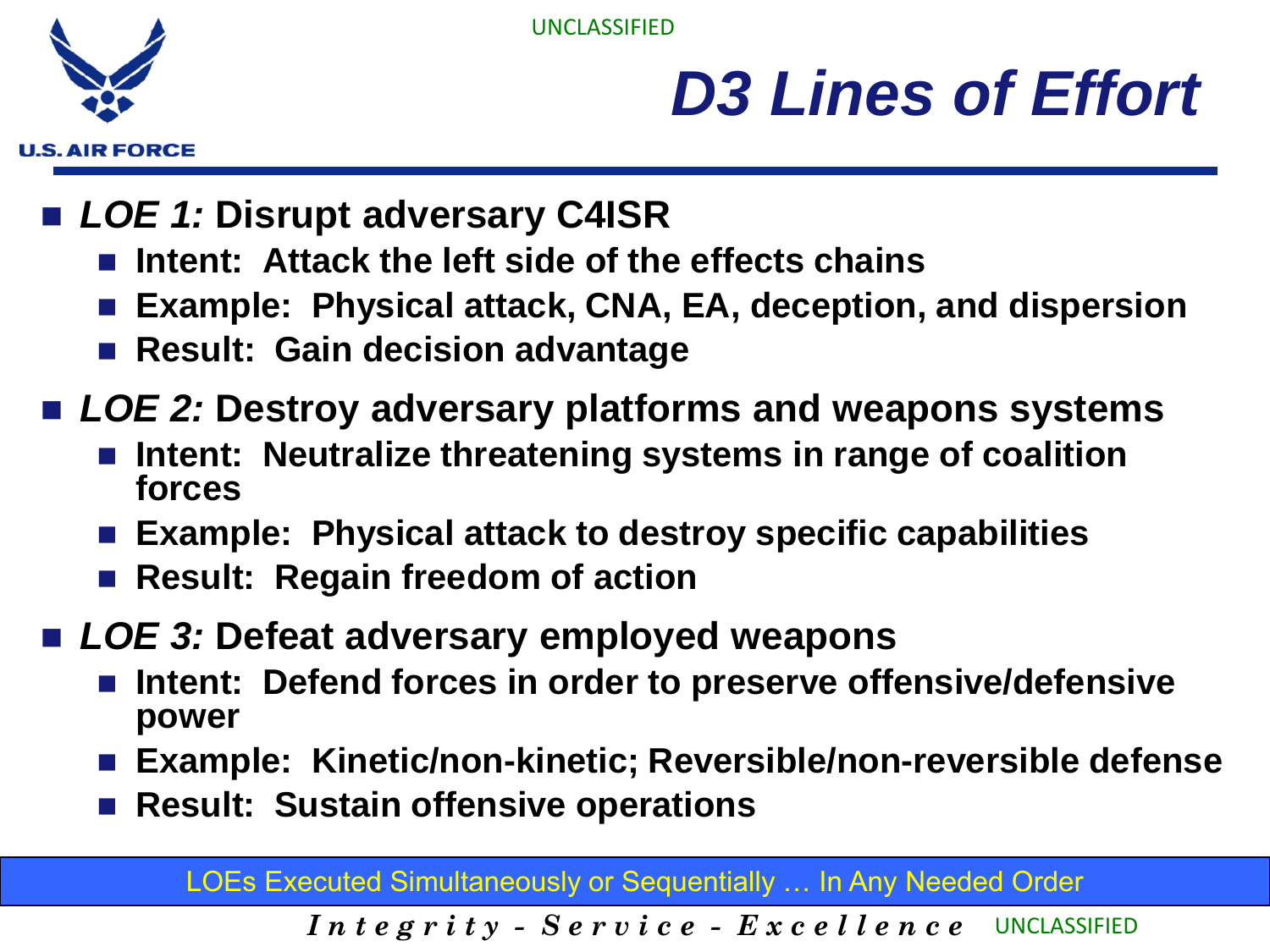

### *ASB Applied*

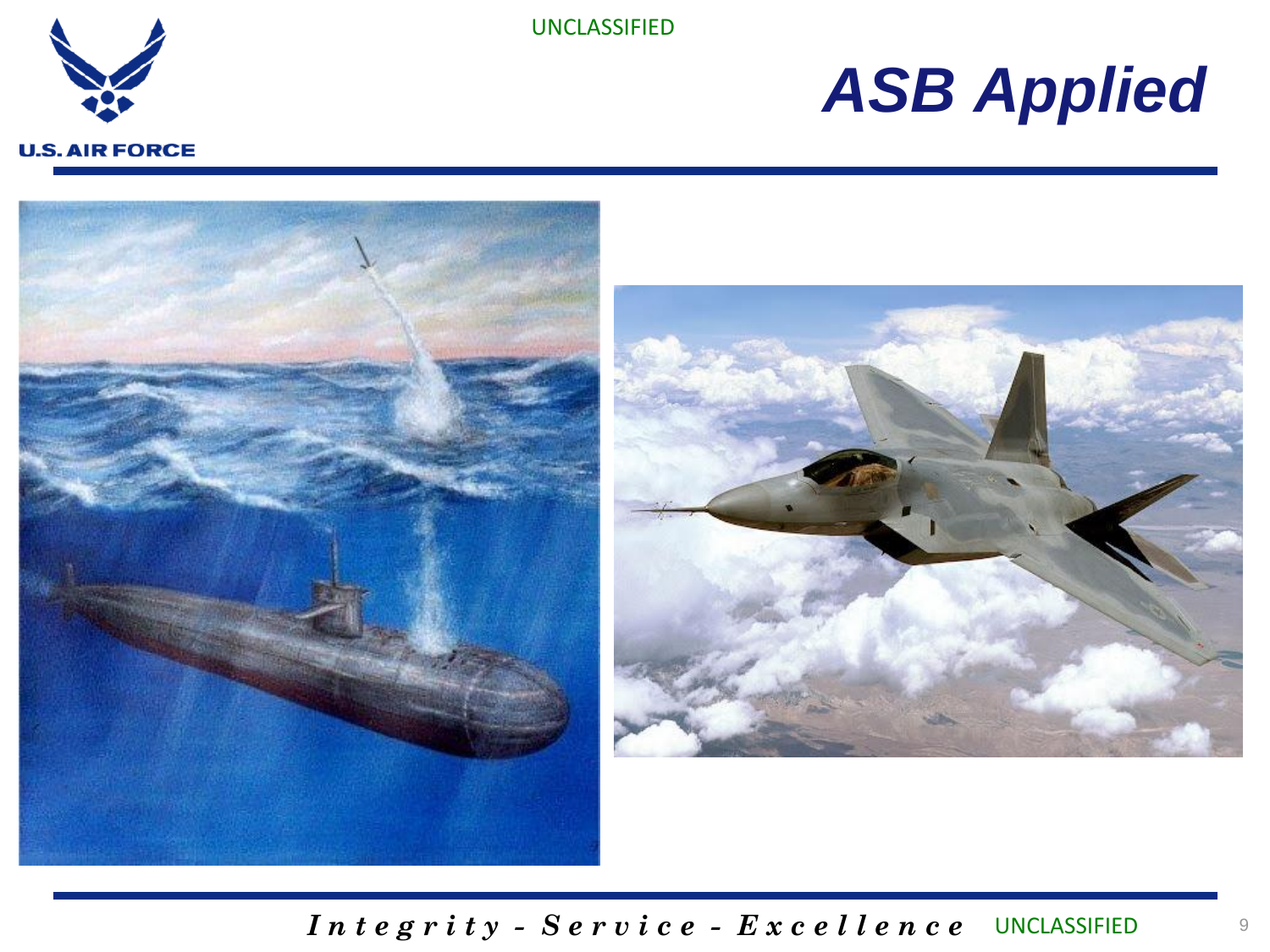

# *Technology Support to ASB*

- Technology Must Support Key ASB Principles:
	- **Networked**
	- **Integrated**
	- **Cross Domain**
	- **Multi-Pathing**
	- **Data Sharing**
	- **Preserve and/or Create Joint Operational Advantage**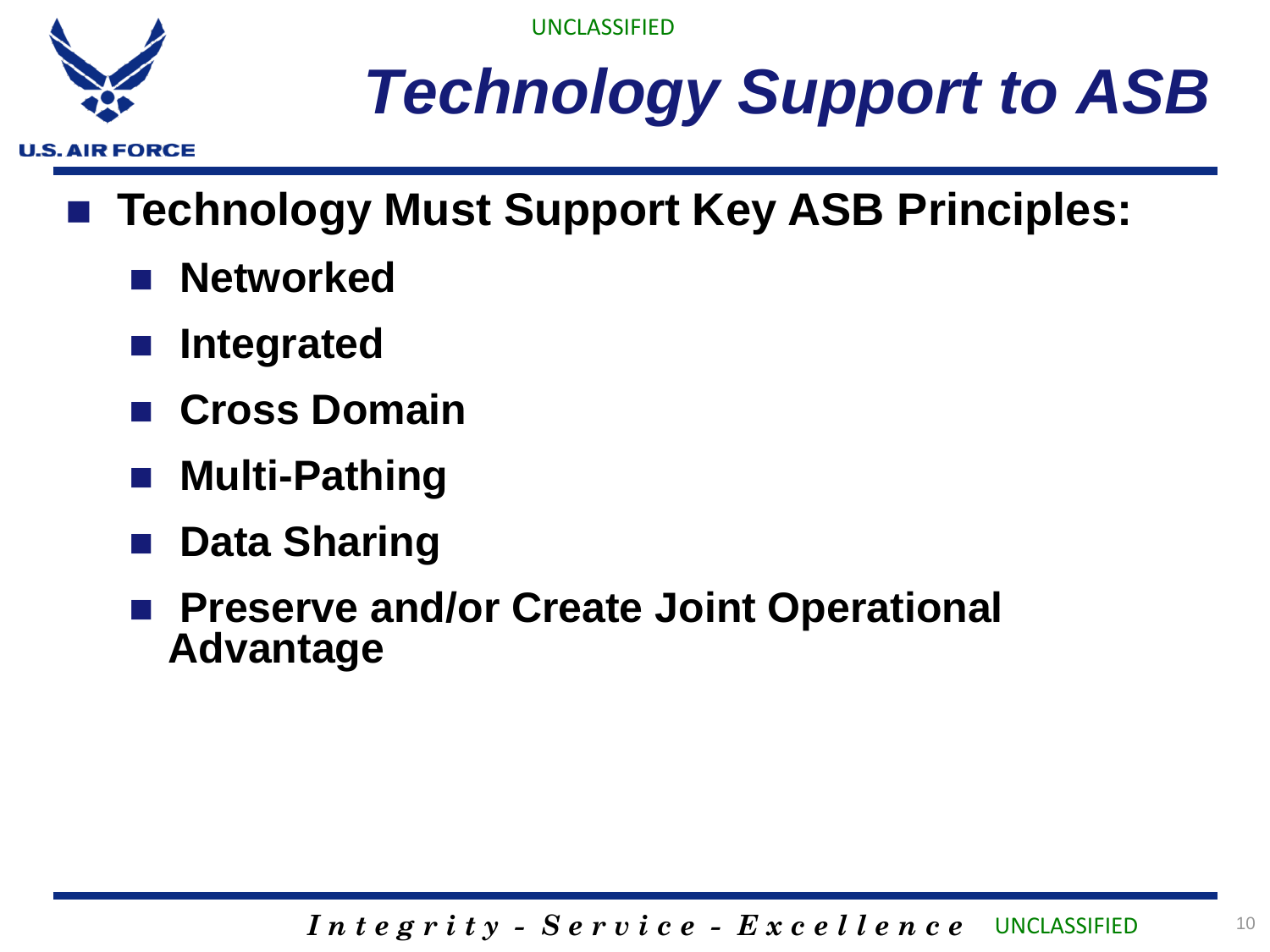

## *Areas for Development*

- **Areas for technology development to support ASB:**
	- **Long Range Strike / Stand-Off Capabilities**
	- **Data Links**
	- **Communications**
	- Sensors
	- **Cyber Connectivity & Increased Bandwidth**
	- **Space**
		- **Space-Based Infrared**
		- **Extremely-High Frequency & GPS-III satellite systems**
	- Low Observable (LO) Technology
	- Remote Piloted Vehicles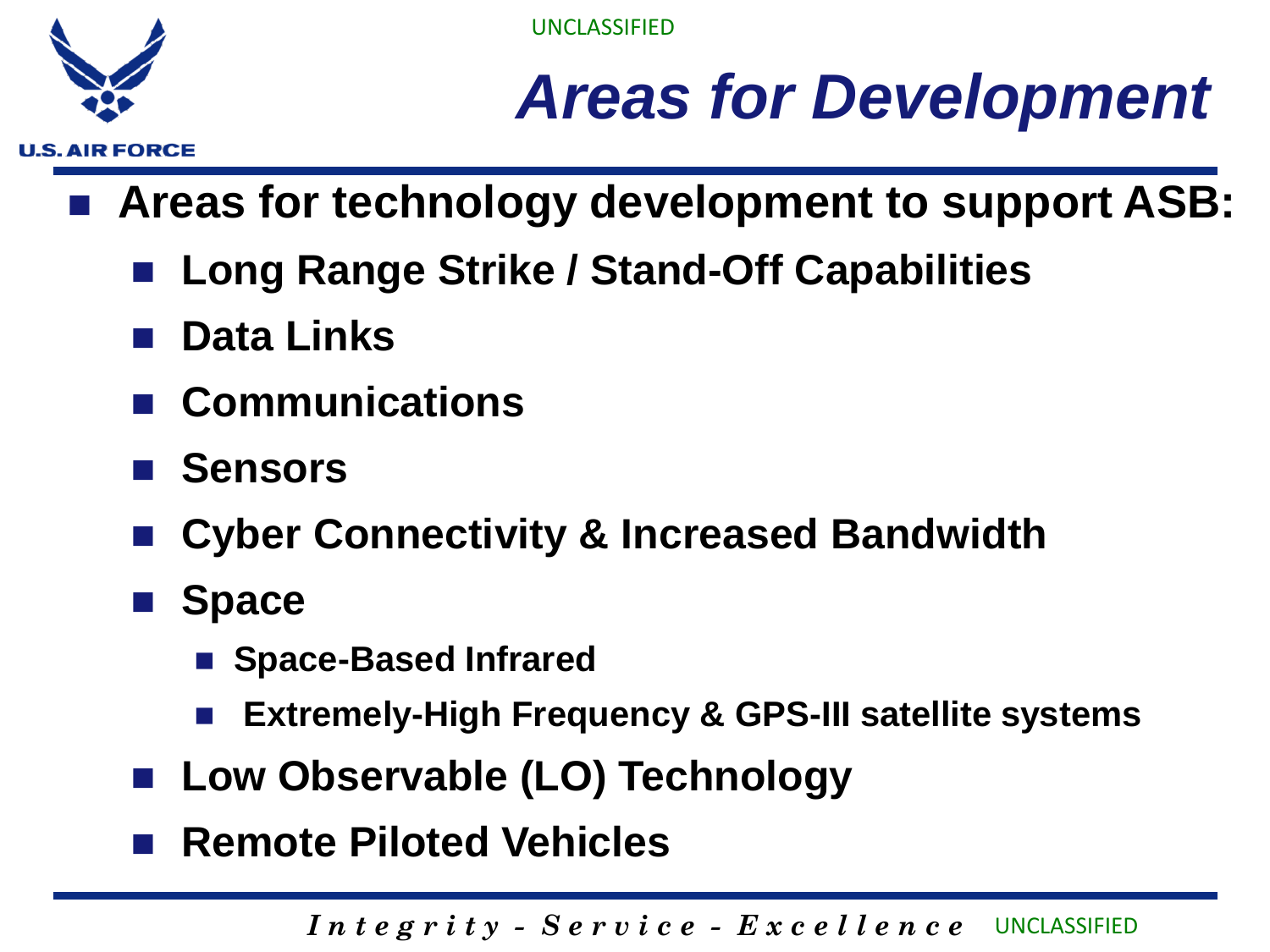



- *Institutional*: Industry "best operating **practices" can help drive DoD institutional change**
- *Conceptual***: Industry alignment with this new concept better supports DoD's future vector**
- *Materiel*: ASB calls for overlap where needed **but with a shared investment strategy**